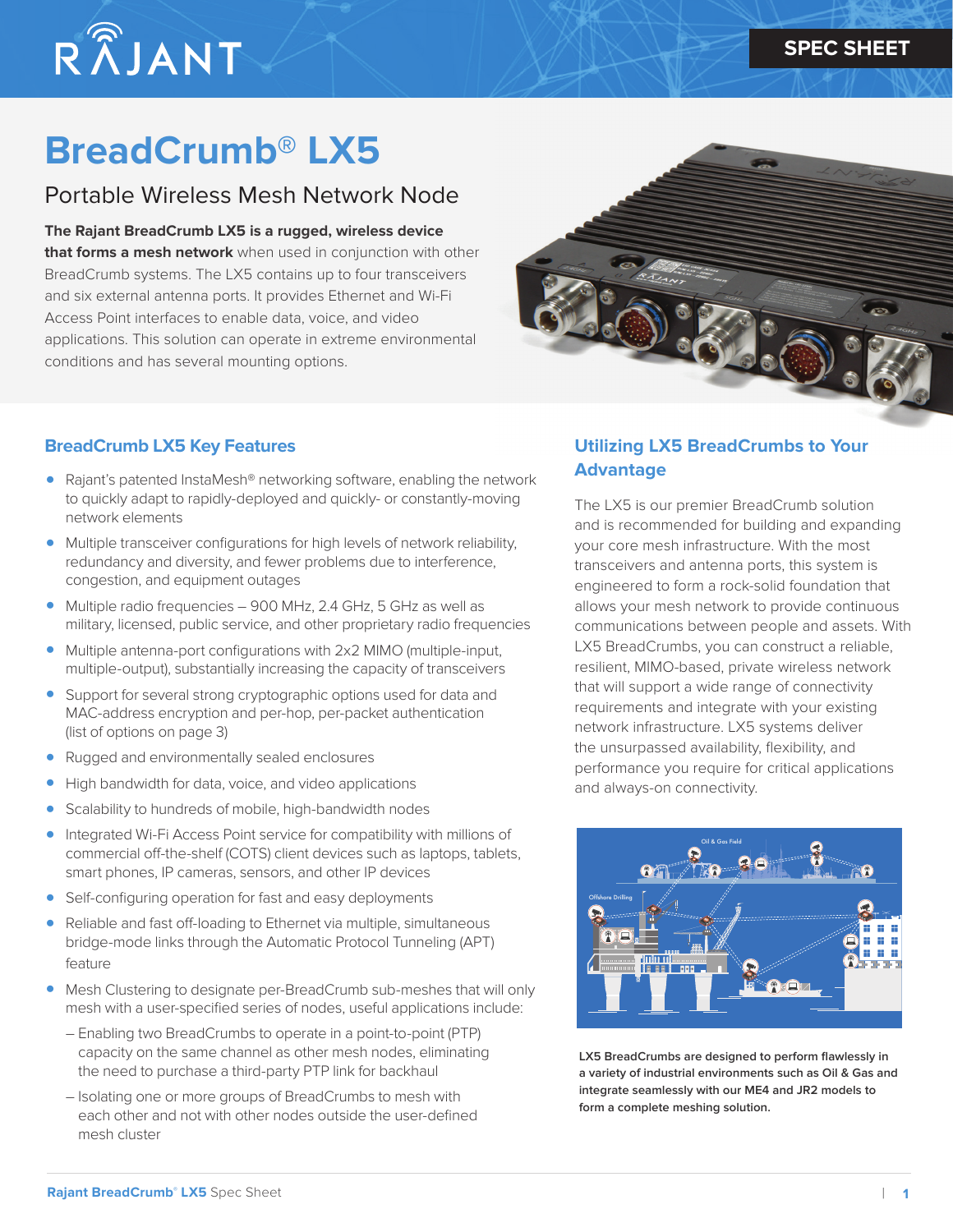#### **InstaMesh®**

InstaMesh is the advanced, patented<sup>1</sup> protocol developed by Rajant that directs the continuous and instantaneous forwarding of wireless and wired connections. It enables complete network mobility, robust fault tolerance, high throughput, and low latency with very low maintenance and administrative requirements. Because InstaMesh operates at Layer 2 and does not use a root node or LAN Controller, mobility and bandwidth are maximized. No matter how you configure your network, InstaMesh networking software always determines the most efficient pathway between any two points, even when those points are in motion.

The diagram shows how your Rajant mesh network can adapt to the changes caused by the movement of Node E. New links are established in real-time keeping the network available, intact and secure.



1 U.S. Patent 9,001,645

| <b>Model</b> | <b>900 MHz</b> |                                  | <b>2.4 GHz</b> |                                  | 5 GHz          |                                  |
|--------------|----------------|----------------------------------|----------------|----------------------------------|----------------|----------------------------------|
|              | Transceivers   | Antenna Ports<br>per Transceiver | Transceivers   | Antenna Ports<br>per Transceiver | Transceivers   | Antenna Ports<br>per Transceiver |
| LX5-2295A    |                | $\mathbf{1}$                     | $\overline{2}$ | 2                                | $\mathbf 1$    |                                  |
| LX5-2295C    |                |                                  |                | $\overline{2}$                   |                | $\sqrt{2}$                       |
| LX5-2255A    |                |                                  | $\overline{2}$ | $\overline{2}$                   | $\overline{2}$ |                                  |
| LX5-2255B    |                |                                  | $\overline{2}$ |                                  | 2              | $\overline{2}$                   |
| LX5-2255C    |                |                                  |                | $\overline{2}$                   | $\overline{1}$ | $\overline{2}$                   |
| LX5-2955B    | $\mathbf 1$    | $\mathbf 1$                      |                |                                  | $\overline{2}$ | $\overline{2}$                   |
| LX5-2955C    |                | $\mathbf{1}$                     | 1              | $\overline{2}$                   | 1              | $\overline{2}$                   |
| LX5-2455D    |                |                                  |                | $\overline{2}$                   | 2              | $\overline{2}$                   |

- Custom transceiver configurations are available upon request. May include a mix of licensed, military or unlicensed frequencies.
- The 2.4 GHz and 5 GHz transceivers need two antenna ports to utilize 2x2 MIMO (multiple-input and multiple-output) capability.
- The 900 MHz transceiver utilizes one antenna port. The 2.4 GHz and 5 GHz transceivers may utilize one or two antenna ports depending on the LX5 model.
- For 2x2 MIMO capable transceivers, the Max. RF Transmit Power specification is for the combined power output of the two antenna ports.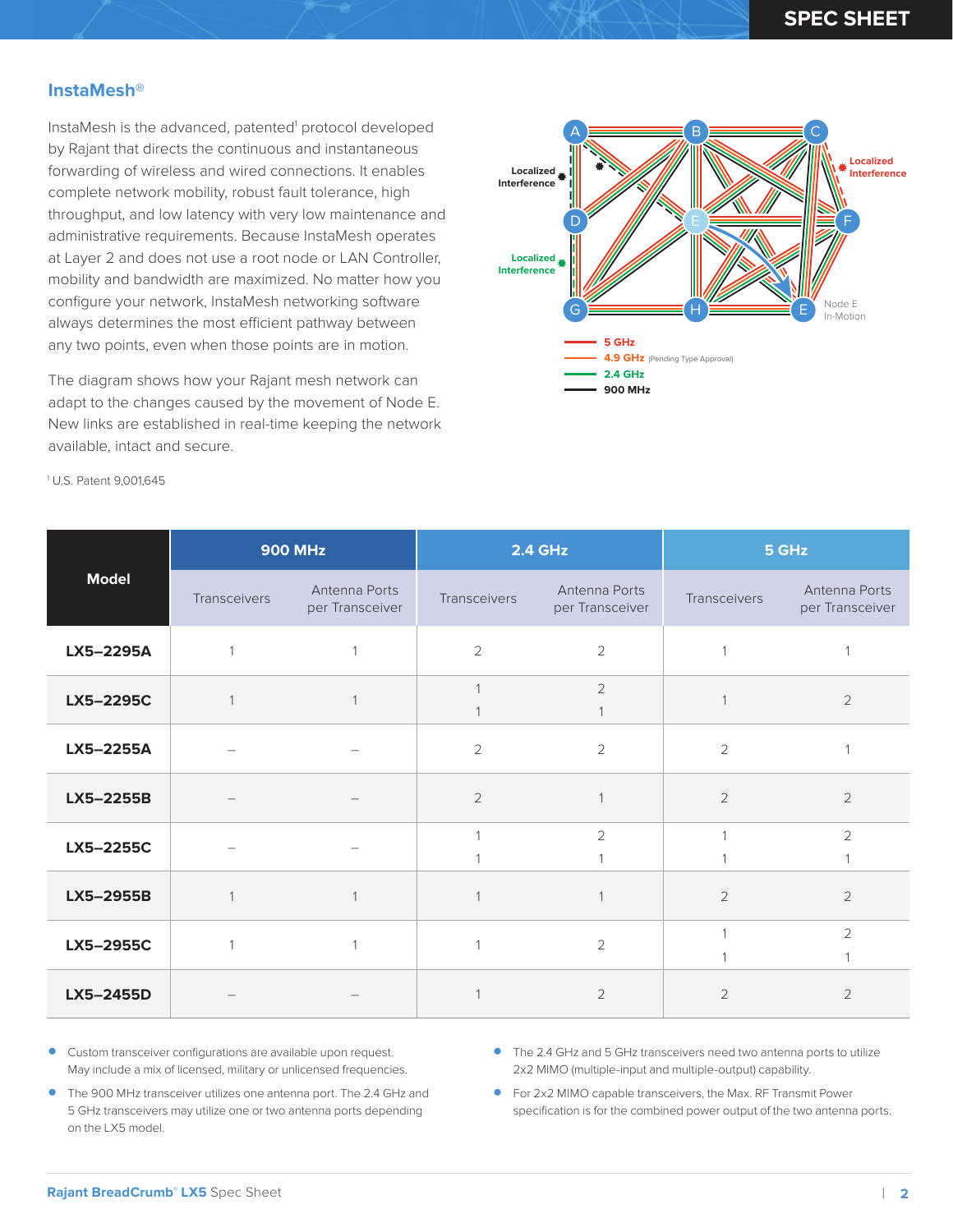| <b>Transceiver</b>                             | <b>900 MHz</b>                                            | 2.4 GHz                      | 5 GHz                                                                                                  |
|------------------------------------------------|-----------------------------------------------------------|------------------------------|--------------------------------------------------------------------------------------------------------|
| <b>Antenna</b><br><b>Connector</b>             | (1) Type N Female                                         | (Up to 2) Type N Female      | (Up to 2) Type N Female                                                                                |
| Frequency <sup>2</sup>                         | $902 - 928$ MHz                                           | $2402 - 2472$ GHz            | U-NII-1: 5150-5250 MHz<br>U-NII-2A: 5250-5350 MHz<br>U-NII-2C: 5470-5725 MHz<br>U-NII-3: 5725-5850 MHz |
| <b>Modulation</b>                              | DSSS, CCK, OFDM                                           | DSSS, CCK, OFDM              | <b>OFDM</b>                                                                                            |
| <b>Max. Physical</b><br><b>Layer Data Rate</b> | 54 Mbps (throughput varies)                               | 300 Mbps (throughput varies) | 300 Mbps (throughput varies)                                                                           |
| Max. RF<br><b>Transmit Power<sup>3</sup></b>   | $30 dBm + 1dB$                                            | $29$ dBm + 2 dB              | $28$ dBm + $2$ dB                                                                                      |
| <b>Receive</b><br><b>Sensitivity</b>           | Varying between -97 dBM $\pm$ 1 dB and -74 dBm $\pm$ 2 dB |                              |                                                                                                        |

<sup>2</sup> Channel, frequency and bandwidth options will vary based upon regional and local regulations.

<sup>3</sup> RF transmit power is governed by local regulations and varies by frequency.

| <b>Network &amp; Security</b>          |                                                                                                                                                                                                                                                                                                                                                                                                       |
|----------------------------------------|-------------------------------------------------------------------------------------------------------------------------------------------------------------------------------------------------------------------------------------------------------------------------------------------------------------------------------------------------------------------------------------------------------|
| <b>Network</b><br><b>Functionality</b> | VLAN and QoS support; Access Point; Bridge; Gateway; DHCP; NAT and Port Fowarding;<br>Automatic Protocol Tunneling (APT).                                                                                                                                                                                                                                                                             |
| <b>Security</b>                        | • Multiple cryptographic options, including NSA Suite B algorithms (implementation not certified).<br>For information on models with full Suite B certification, contact Rajant or your authorized Rajant partner.<br>. Separately configurable data and MAC address encryption via AES256-GCM, AES192-GCM,<br>AES128-GCM, AES256-CTR, AES192-CTR, AES128-CTR, XSalsa20, XSalsa20/12, and XSalsa20/8. |
|                                        | . Configurable per-hop, per-packet <i>quthentication</i> between BreadCrumbs via AES256-GMAC,<br>AES192-GMAC, AES128-GMAC, HMAC-SHA512, HMAC-SHA384, HMAC-SHA256, HMAC-SHA224,<br>and HMAC-SHA1.                                                                                                                                                                                                      |
|                                        | • Supports IEEE 802.11: AES-CCMP and TKIP encryption, WPA-Personal/Enterprise, WPA2-Personal/Enterprise,<br>802.1x; 64/128-bit WEP; Access Control Lists; Compatible with Layer-2 and Layer-3 client/server and<br>peer-to-peer security solutions; Compatible with Harris SecNet 54 <sup>®</sup> encryption.                                                                                         |

| <b>Power</b>                             |                                                                                                                                      |
|------------------------------------------|--------------------------------------------------------------------------------------------------------------------------------------|
| <b>Input Voltage</b>                     | $18-48$ VDC                                                                                                                          |
| <b>Power</b><br>Consumption <sup>4</sup> | 3 transceivers: 7 W (average, idle); 26 W (maximum, peak) @ 24 V<br>4 transceivers; 8 W (average, idle); 33 W (maximum, peak) @ 24 V |

4 Power consumption depends on transceiver configuration.